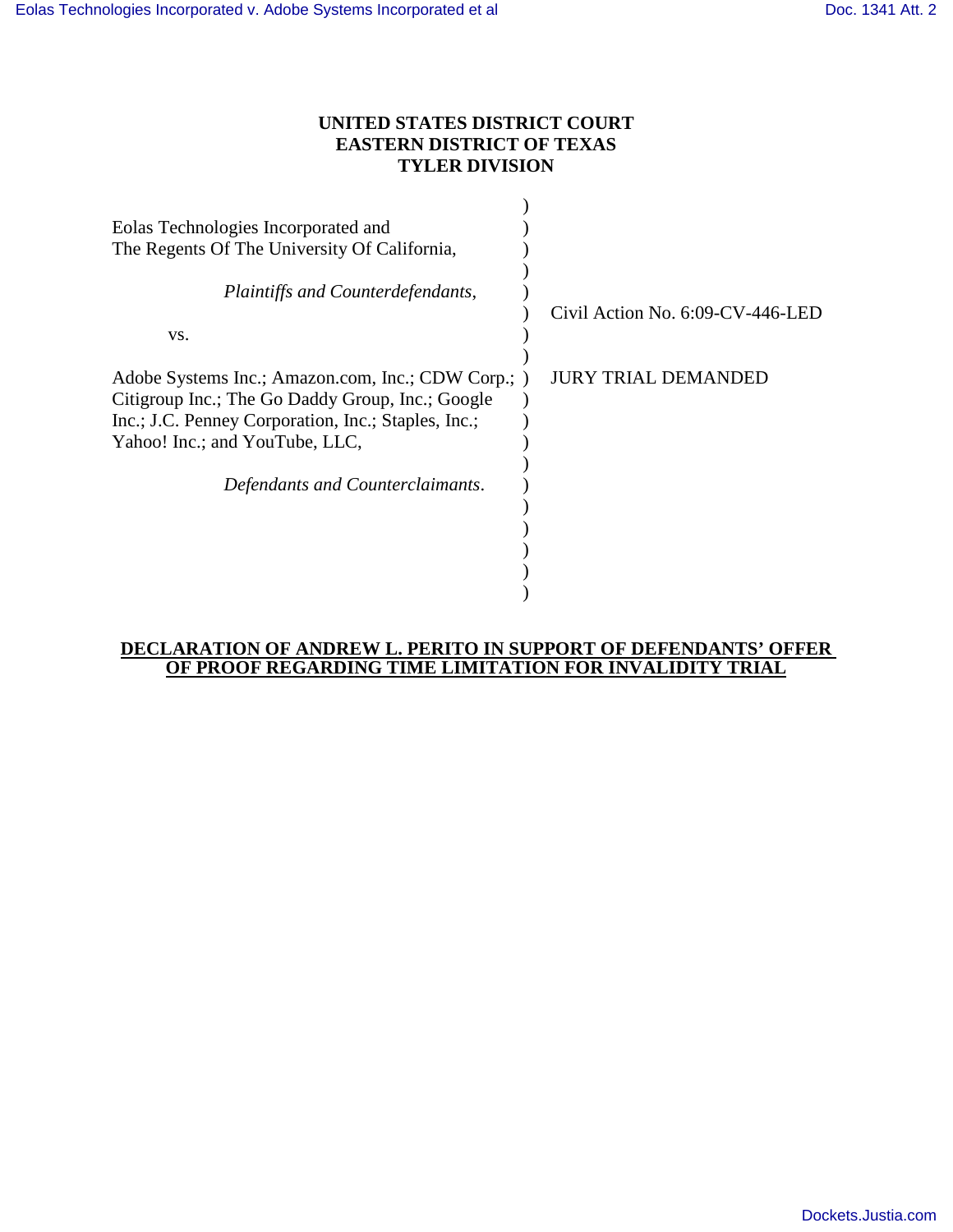I, Andrew L. Perito, hereby declare:

1. I am an attorney with the law firm of Weil, Gotshal & Manges LLP, counsel of record for Amazon.com, Inc. and Yahoo!, Inc. in the above-captioned matter. I submit this declaration based on personal knowledge following a reasonable investigation. If called upon as a witness, I could competently testify to the truth of each statement herein.

2. Attached hereto as **Exhibit A** is a true and correct copy of the trial transcript from the February 7, 2012 morning session.

3. Attached hereto as **Exhibit B** is a true and correct copy of trial transcript from the February 6, 2012 afternoon session.

4. Attached hereto as **Exhibit C** is a true and correct copy of the Supplemental Expert Report on Invalidity by Richard Phillips, dated October 27, 2011. [Due to voluminous file size this exhibit will be lodged with the Court]

5. Attached hereto as **Exhibit D** is a true and correct copy of a CD containing the video demonstrations attached to Appendix C to the Expert Report on Invalidity by Richard Phillips, dated July 20, 2011. [Electronic media will be lodged with the Court]

6. Attached hereto as **Exhibit E** is a true and correct copy of the Expert Report of Nicholas P. Godici, dated July 20, 2011.

7. Attached hereto as **Exhibit F** is a true and correct copy of the Supplemental Expert Report of Nicholas P. Godici, dated November 14, 2011.

8. Attached hereto as **Exhibit G** is a true and correct copy of the Videotaped Deposition transcript of Dale. E. Dougherty, taken on December 16, 2011.

9. Attached hereto as **Exhibit H** is a true and correct copy of the Videotaped Deposition transcript of David Filo, taken on November 29, 2011.

1